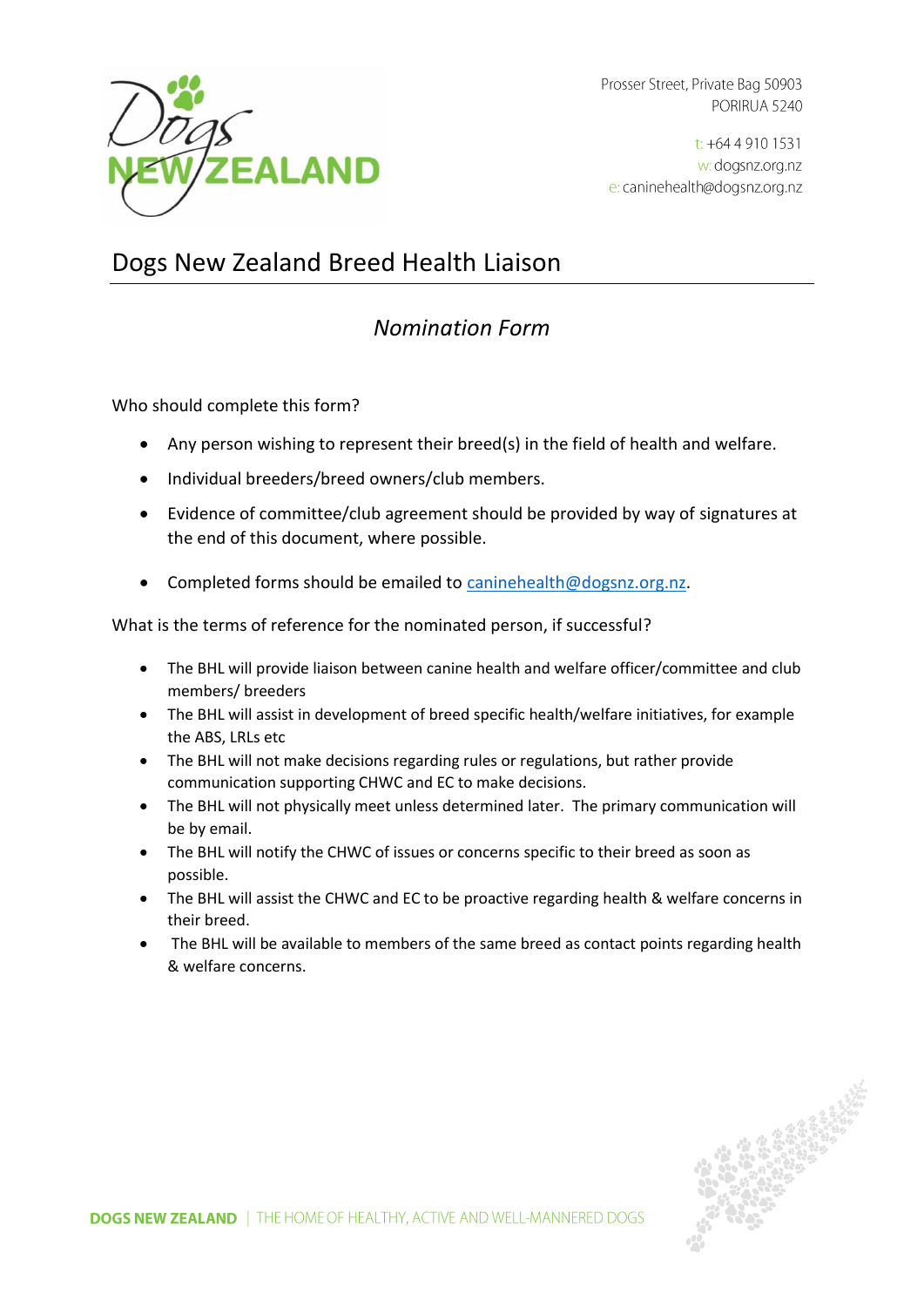## **Section A**

#### To be completed by the applicant

| Name                                               |  |
|----------------------------------------------------|--|
| Dogs NZ Number                                     |  |
| <b>Breed</b>                                       |  |
| Date of application                                |  |
| Name & Club position held by applicant<br>(if any) |  |
| Signature of applicant                             |  |

### To be completed by the Office

| Number of years membership |         |
|----------------------------|---------|
| <b>ABS member</b>          | Yes/ no |
| Other comment of relevance |         |

## **Section B**

To be completed by the applicant.

**How long have you been involved with the breed to be represented?**

**How long have you been actively involved in health testing?**

**DOGS NEW ZEALAND** | THE HOME OF HEALTHY, ACTIVE AND WELL-MANNERED DOGS